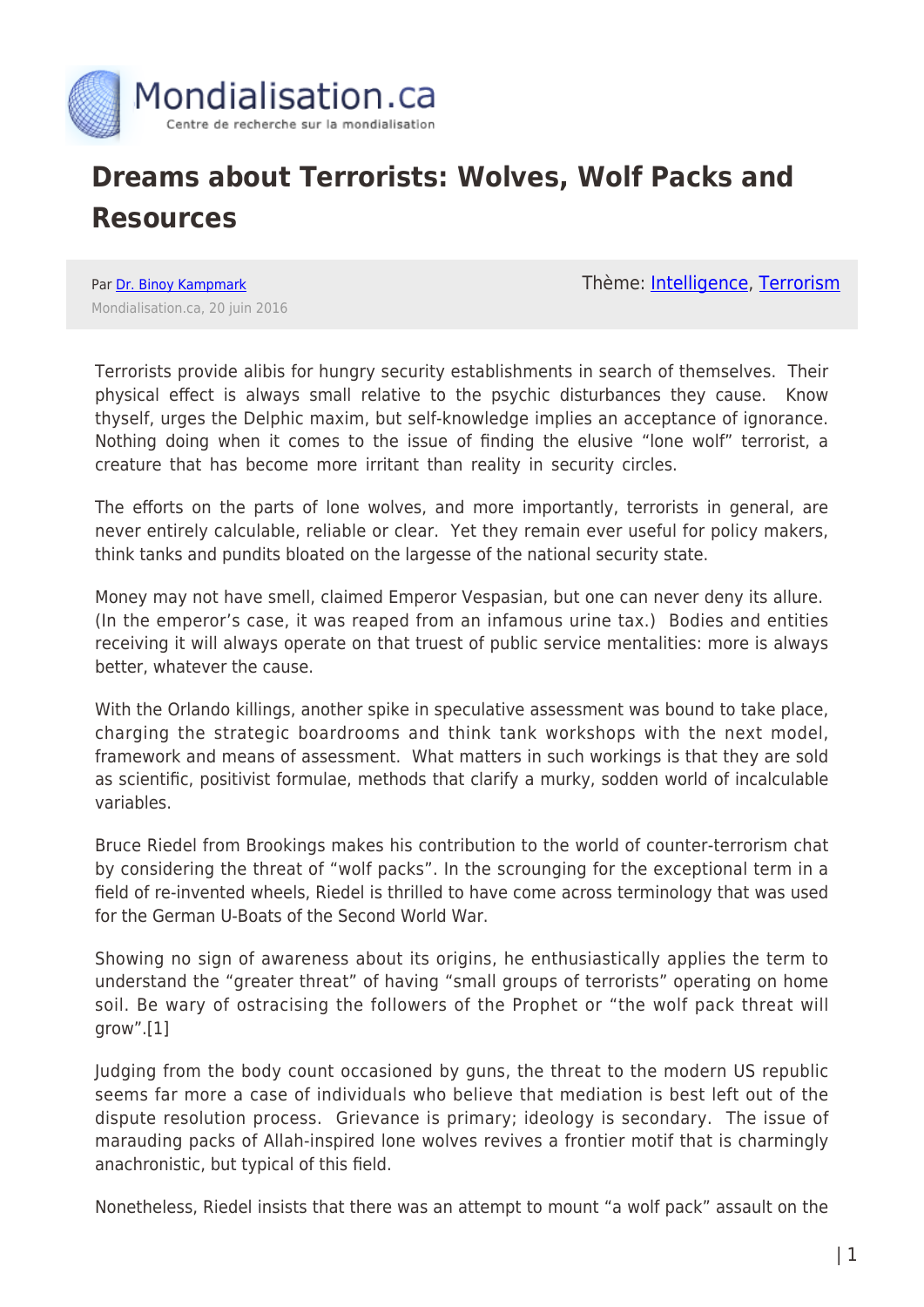New York City subway system in 2009 that "was foiled because our intelligence services detected the conspiracy."

Amy Zegart, whose interests lie in the areas of intelligence history and theory, sees the response to the killings in Orlando in terms of process and assessment rather than the type of terrorist. Keep it smooth, informed and reliable and all will follow. Ask the right questions, she seems to be suggesting, and you will be set free.

Zegart takes as her point of reference the 2009 attack in Fort Hood, and smugly proclaims how the FBI got it wrong. (Naturally, she is also flogging her findings in a forthcoming book chapter.)

Questions, she asserts, should be raised in four areas, though all of these seem steeped in the structure and resources of countering threats. The big word common to all? Radicalisation and with that gathering and acting upon "early intel" about its noxious consequences.

In Fort Hood, the Bureau dragged its feat about early signs about Nidal Hasan, "a radicalizing Muslim Army officer who was emailing AQAP's Anwar al-Aulaqi nearly a year before the officer went on a shooting rampage at Fort Hood".[2] Much of this dragging on Hasan's emerging plumage was largely occasioned by cluelessness, a lack of coordination.

Forward the historical wheel to Orlando, and Zegart asks if the FBI was similarly confused in its 2013-4 investigations into Omar Mateen. Sharing information is all, though Zegart then proceeds to wonder what the FBI's version of an "investigation" (in the Fort Hood case, four hours was given) is.

Pinching the hat of FBI recruitment, she wonders whether adequate staff were also at hand to assess Mateen's case. (Are they ever?) In terms of Fort Hood, the relevant personnel had "no serious counter-terrorism experience."

Her greatest scolding is reserved for last. The FBI erred in treating Hassan's case "through a law enforcement lens, not an intelligence lens." The right question to ask about Hassan was whether he "might in future be involved in terrorist activities". What Zegart clumsily sidesteps is the obvious point that intelligence agencies have hardly covered themselves in glory in the soothsaying department. The future is unknowable – even the Bureau can only act in accordance with what has happened.

Staff, resources, making the right decisions; these points characterise the remarks of Garrett M. Graff, whose Politico pitch makes clear that the national security state is suffering from a lack of personnel. Graff does not take the cane to FBI assessments as Zegart does, but suggests a growing "surveillance gap".[3]

Such observations seem extraordinary in a country boasting such agencies as the NSA, whose penchant for unwarranted surveillance has been pressed home since Edward Snowden spoiled the party.

For Graff, those wise men and women of the counter-terrorism brother and sisterhood insist that the Bureau "isn't big enough to tackle the new era of online radicalization and independent acting lone wolves." Policing No-fly lists and the Terrorist Screening Database consume resources at a voracious rate, a veritable "resource crunch".